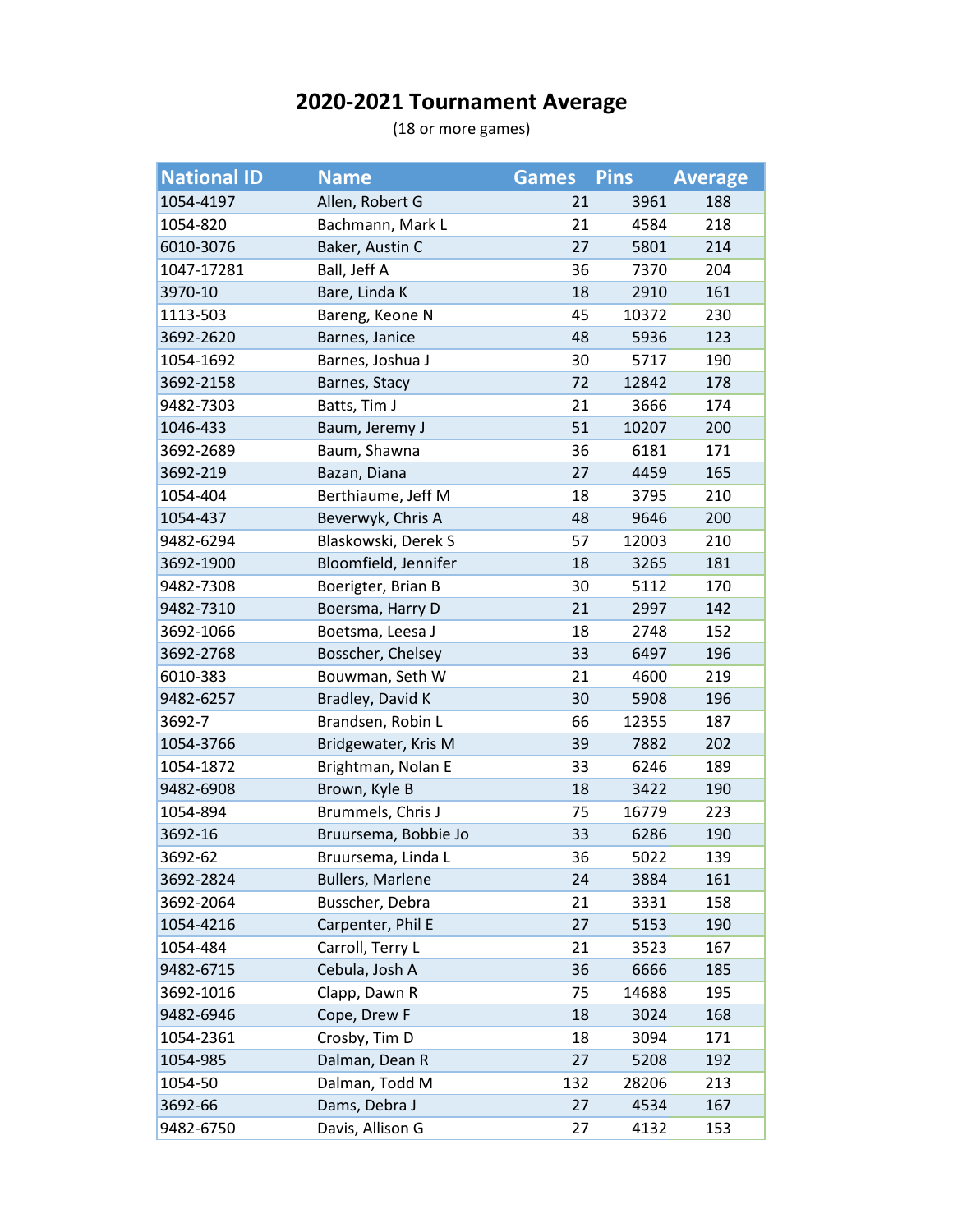| 9482-6725  | Dearborn, Kathleen L   | 27 | 3283  | 121 |
|------------|------------------------|----|-------|-----|
| 3692-2547  | DeBoer, Merry          | 60 | 10449 | 174 |
| 1054-1070  | DeBoer, Paul N         | 24 | 3804  | 158 |
| 9482-6710  | DeBolt, Brandon J      | 36 | 7302  | 202 |
| 1054-2     | DeGraaf, Jim A         | 48 | 8171  | 170 |
| 1054-10    | DeJonge, Kurt A        | 57 | 12229 | 214 |
| 1054-3     | Dexter, Brian D        | 39 | 7777  | 199 |
| 1054-678   | DeYoung, Jim E         | 63 | 13217 | 209 |
| 9482-6456  | Dohn, Lisa E           | 48 | 7609  | 158 |
| 1054-2296  | Dorst, Jonathan E      | 21 | 3797  | 180 |
| 1046-1465  | Doyle, Brian S         | 27 | 4692  | 173 |
| 1054-2507  | Duff, Paul J           | 36 | 7681  | 213 |
| 1054-1114  | Duron, Jeremy J        | 39 | 8988  | 230 |
| 1054-4302  | Dy, Ryan S             | 18 | 3524  | 195 |
| 9482-6768  | Dykstra, Kurt A        | 18 | 3495  | 194 |
| 1054-3693  | Eade, Brian T          | 18 | 3391  | 188 |
| 9482-6855  | Eding, Troy L          | 21 | 3966  | 188 |
| 3692-1310  | Edwards, AmyJo         | 27 | 3993  | 147 |
| 3683-1517  | Emeott, Sally A        | 30 | 4969  | 165 |
| 1054-846   | Faber, Dan J           | 78 | 16311 | 209 |
| 9482-6345  | Faber, Sean M          | 48 | 7292  | 151 |
| 3692-2497  | Felker, Charlene K     | 27 | 3518  | 130 |
| 1054-4514  | Fishnick, Rob J        | 39 | 7481  | 191 |
| 1054-906   | Fitzgerald, Gary L     | 18 | 3429  | 190 |
| 3692-1829  | Fortney, Amber         | 30 | 5472  | 182 |
| 1047-14266 | Fortney, Patrick R     | 30 | 5896  | 196 |
| 3692-641   | Fortney, Renee S       | 27 | 4411  | 163 |
| 3692-2566  | Foster, Kim            | 21 | 2870  | 136 |
| 1054-488   | Foster, Tom R          | 69 | 15187 | 220 |
| 9482-6713  | Fuerst, Virgil W, III  | 27 | 5710  | 211 |
| 3692-49    | Garvelink, Sandy       | 27 | 4155  | 153 |
| 1054-1041  | Gawlak, David L        | 36 | 6998  | 194 |
| 3685-1222  | Genger, Betsy J        | 30 | 4358  | 145 |
| 1054-2649  | Good, Curtis D         | 18 | 3274  | 181 |
| 10-1814042 | Goolsby, Barbara D     | 42 | 5607  | 133 |
| 9482-6620  | Graham, Nicholas G     | 33 | 5761  | 174 |
| 3692-417   | Grams, Sarah J         | 27 | 4176  | 154 |
| 1054-14    | Grams, Tod A           | 90 | 20965 | 232 |
| 9482-6857  | Griffin, Eric M        | 27 | 4353  | 161 |
| 1054-969   | Grigsby, Ward S        | 39 | 8260  | 211 |
| 1054-4327  | Groters, Craig A       | 24 | 4353  | 181 |
| 1047-24524 | Guerra, Bel            | 81 | 13467 | 166 |
| 1054-2610  | Hackenberg, Theodore A | 21 | 4264  | 203 |
| 3692-1760  | Halcome, Kelly S       | 24 | 3714  | 154 |
| 1054-2918  | Halcome, Ricky E       | 33 | 6743  | 204 |
| 9482-6492  | Hamstra, Kyle J        | 24 | 4236  | 176 |
| 3692-457   | Handwerg, Rachel E     | 72 | 13491 | 187 |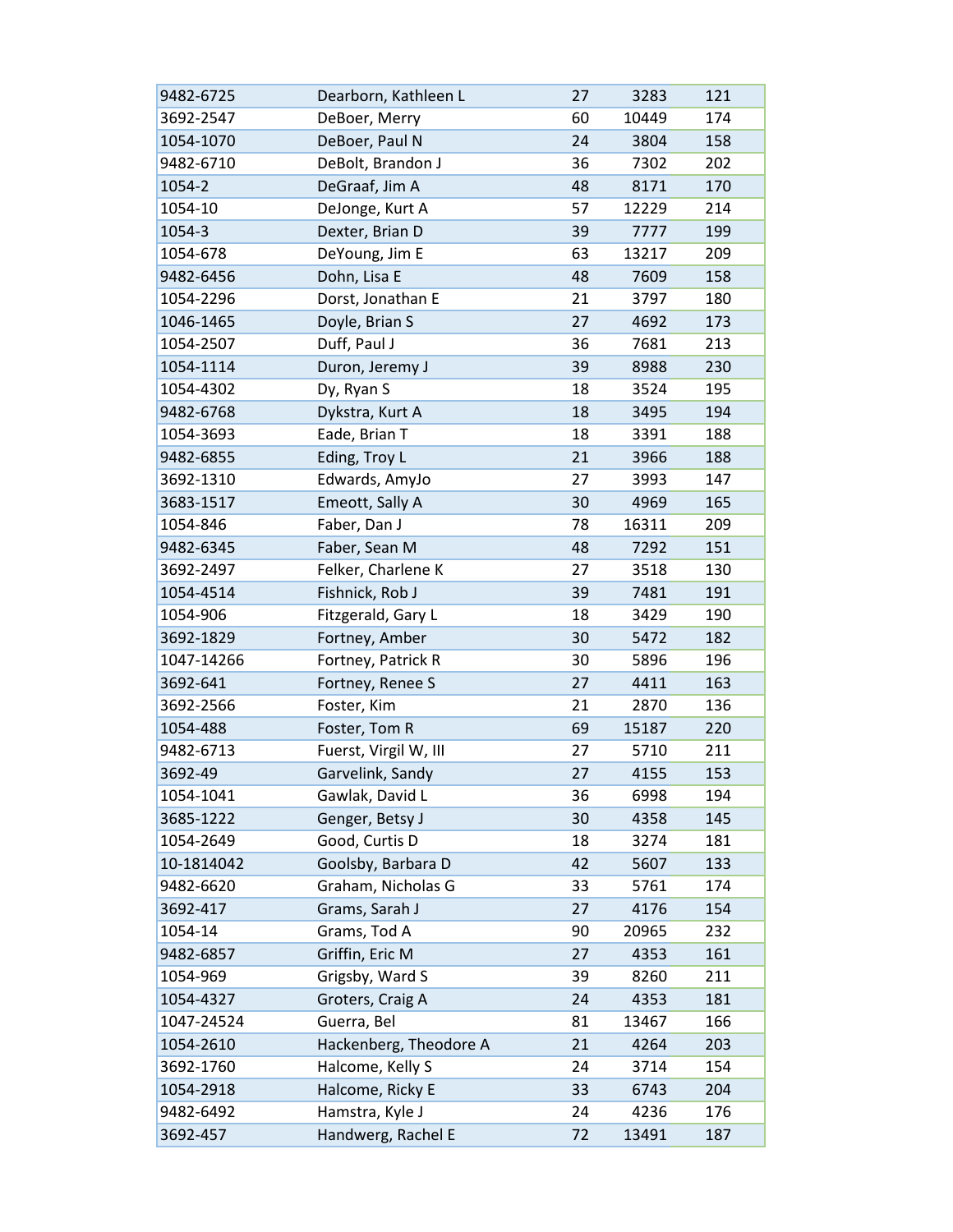| 9482-6293  | Hansen, Jon            | 33 | 5755  | 174 |
|------------|------------------------|----|-------|-----|
| 1054-880   | Harris, Gregory L      | 30 | 5959  | 198 |
| 1054-2145  | Harrison, Ron          | 21 | 3788  | 180 |
| 9482-7325  | Hassevoort, Jessica S  | 21 | 3450  | 164 |
| 1054-3200  | Hathaway, Dan L        | 24 | 5083  | 211 |
| 3692-627   | Hebert, Cheryl         | 42 | 6490  | 154 |
| 3692-2701  | Heckman, Cindy C       | 33 | 5919  | 179 |
| 1054-4490  | Heckman, Mark          | 18 | 3762  | 209 |
| 1054-706   | Helder, Michael D      | 36 | 6979  | 193 |
| 9482-6445  | Hendges, Jason P       | 36 | 6196  | 172 |
| 9482-6800  | Holthus, Melinda M     | 18 | 2316  | 128 |
| 9482-6726  | Hooten, John E, Jr     | 36 | 5660  | 157 |
| 1054-2045  | Hop, Lonnie W          | 27 | 4867  | 180 |
| 1054-94    | Jacobs, Steve M        | 18 | 3500  | 194 |
| 1054-888   | James, Terry A         | 27 | 5074  | 187 |
| 1054-427   | Janes, Kenneth F       | 30 | 5863  | 195 |
| 9482-6387  | Johnson, Lyndon C      | 57 | 12100 | 212 |
| 1054-3549  | Kalmink, Gregory J     | 45 | 6932  | 154 |
| 1054-3714  | Kammeraad, Dan A, Jr   | 18 | 3385  | 188 |
| 3425-726   | Kassmeyer, Kim W       | 33 | 5265  | 159 |
| 3692-2239  | Keigley, Misty L       | 24 | 4036  | 168 |
| 1054-2359  | Kempf, Rick A          | 18 | 3212  | 178 |
| 1054-4582  | Kienke, Joe P          | 18 | 3520  | 195 |
| 1047-18128 | Kirkland, Charles E    | 78 | 15721 | 201 |
| 3692-2767  | Kirkland, Jordan       | 30 | 6142  | 204 |
| 3692-12    | Kirkland, Lori         | 51 | 10185 | 199 |
| 9482-7304  | Kiss, Michael R        | 30 | 5236  | 174 |
| 1054-4773  | Klinge, Mike J         | 30 | 5693  | 189 |
| 1054-4163  | Kooienga, Nick J       | 81 | 18540 | 228 |
| 3692-2498  | Korman, Cheryl         | 18 | 2165  | 120 |
| 1054-3138  | Kraak, Christopher R   | 36 | 7163  | 198 |
| 1054-4681  | Kraker, David L        | 27 | 4160  | 154 |
| 1054-3840  | Kramer, Cody J         | 39 | 7871  | 201 |
| 9482-7124  | Kruithoff, Jason L     | 24 | 4326  | 180 |
| 1054-1071  | Kruse, Timothy N       | 36 | 6881  | 191 |
| 1054-2442  | Krzywonos, Stephen T   | 33 | 6222  | 188 |
| 1054-68    | LaLonde, Darick L      | 30 | 5775  | 192 |
| 9482-7153  | Lambert, Delia         | 39 | 6106  | 156 |
| 1054-2345  | Lambert, Douglas K, Jr | 45 | 8159  | 181 |
| 1054-3096  | Lee, Matthew E         | 21 | 3318  | 158 |
| 3692-1509  | Lepior, Vicki          | 57 | 10158 | 178 |
| 9482-6604  | LoBretto, Tony S, II   | 21 | 3872  | 184 |
| 9482-6748  | Maillet, Timothy A     | 27 | 4632  | 171 |
| 3692-2625  | Mann, Iris             | 30 | 4381  | 146 |
| 1054-664   | Martin, Bruce W        | 72 | 14200 | 197 |
| 3692-2499  | Martin, Susan          | 27 | 3874  | 143 |
| 1054-87    | Mattson, Steven L      | 21 | 3635  | 173 |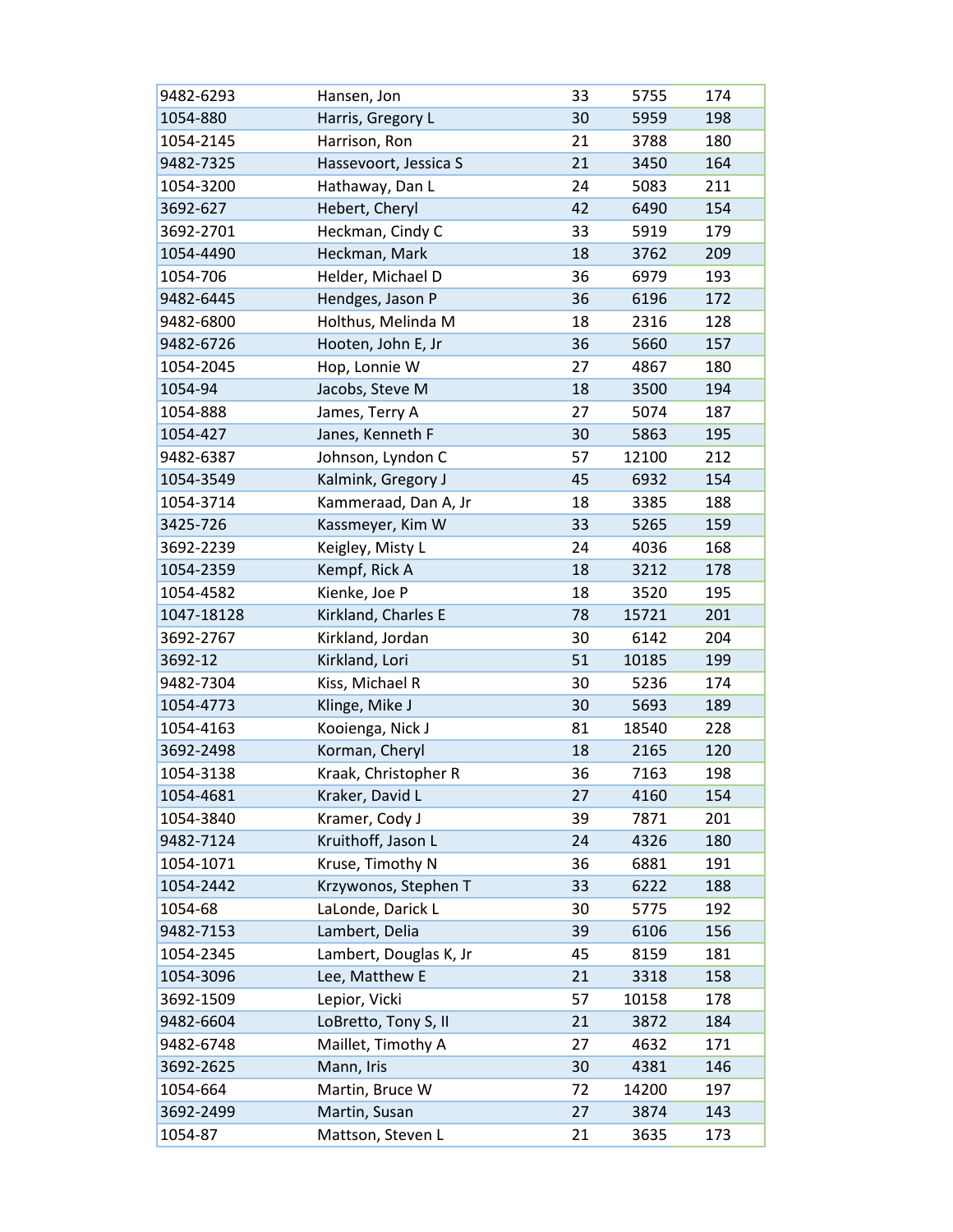| 1054-512   | McDonnell, Shane L         | 27  | 5102  | 188 |
|------------|----------------------------|-----|-------|-----|
| 1054-3170  | Mead, Ryan E               | 27  | 5698  | 211 |
| 1054-430   | Medema, Douglas W          | 48  | 9281  | 193 |
| 1054-4276  | Medema, Michael D          | 48  | 9947  | 207 |
| 3692-336   | Medema, Sheryl L           | 18  | 2905  | 161 |
| 9482-6189  | Mendenhall-Wiegand, Iris L | 51  | 7691  | 150 |
| 1054-1559  | Mendez, Larry              | 18  | 3583  | 199 |
| 486-9466   | Migas, John P              | 24  | 4434  | 184 |
| 3692-2500  | Moeller, Sally             | 27  | 3940  | 145 |
| 1054-4     | Monique, Larry             | 24  | 4054  | 168 |
| 1054-624   | Morren, Brian L            | 81  | 18146 | 224 |
| 6010-1245  | Morren, Casey L            | 69  | 13972 | 202 |
| 3692-332   | Morren, Serina M           | 69  | 10860 | 157 |
| 1054-196   | Mugg, Wallace K            | 24  | 3906  | 162 |
| 1054-111   | Neve, Jeffrey L            | 18  | 3713  | 206 |
| 6010-395   | Newberry, Briell M         | 45  | 8654  | 192 |
| 1054-5     | Newberry, Dale R           | 39  | 8018  | 205 |
| 3692-11    | Newberry, Tami             | 105 | 20720 | 197 |
| 1054-1068  | Nowak, Michael R           | 36  | 6899  | 191 |
| 3692-2778  | Nyboer, Krystal A          | 18  | 3579  | 198 |
| 1054-186   | Nyland, Bruce E            | 36  | 7022  | 195 |
| 1054-2344  | Otting, Jon R              | 48  | 9793  | 204 |
| 9482-7154  | Otting, Lori L             | 21  | 2631  | 125 |
| 1054-2513  | Panya-Oudom, Steve L       | 18  | 3643  | 202 |
| 6010-1330  | Pardue, Kailey M           | 66  | 13784 | 208 |
| 3692-1951  | Pardue, Karen              | 90  | 15564 | 172 |
| 6010-1331  | Pardue, Kelsey L           | 21  | 3703  | 176 |
| 1054-142   | Pardue, Kevin J            | 114 | 24976 | 219 |
| 3692-1017  | Pardue, Rhonda             | 27  | 3945  | 146 |
| 1054-141   | Pardue, Scott A            | 78  | 16557 | 212 |
| 3685-175   | Payne, Barbara J           | 27  | 3682  | 136 |
| 1054-821   | Petre, Steve P             | 63  | 13214 | 209 |
| 1054-686   | Phillips, Donald C         | 51  | 9715  | 190 |
| 9482-7069  | Phillips, Megan            | 24  | 3409  | 142 |
| 1054-2287  | Pollock, Kevin A           | 39  | 8670  | 222 |
| 1054-3601  | Ponstein, Chris H          | 18  | 3858  | 214 |
| 9482-6284  | Popielewski, Sheila L      | 30  | 4161  | 138 |
| 1054-2280  | Post, Jesse C              | 27  | 4975  | 184 |
| 1054-2202  | Post, Jim D                | 27  | 5519  | 204 |
| 1054-477   | Prince, Henry J            | 51  | 9789  | 191 |
| 9482-6295  | Reed, Brad A               | 33  | 4885  | 148 |
| 1063-21796 | Reister, Joel T            | 27  | 5332  | 197 |
| 1054-633   | Reister, Lee A             | 18  | 3244  | 180 |
| 9482-6621  | Remelts, Phil R            | 42  | 8818  | 209 |
| 1054-1067  | Rennick, Jim H             | 33  | 7594  | 230 |
| 3692-198   | Resseguie, Kimberly J      | 18  | 2542  | 141 |
| 1054-1118  | Rexford, Brian D           | 27  | 4564  | 169 |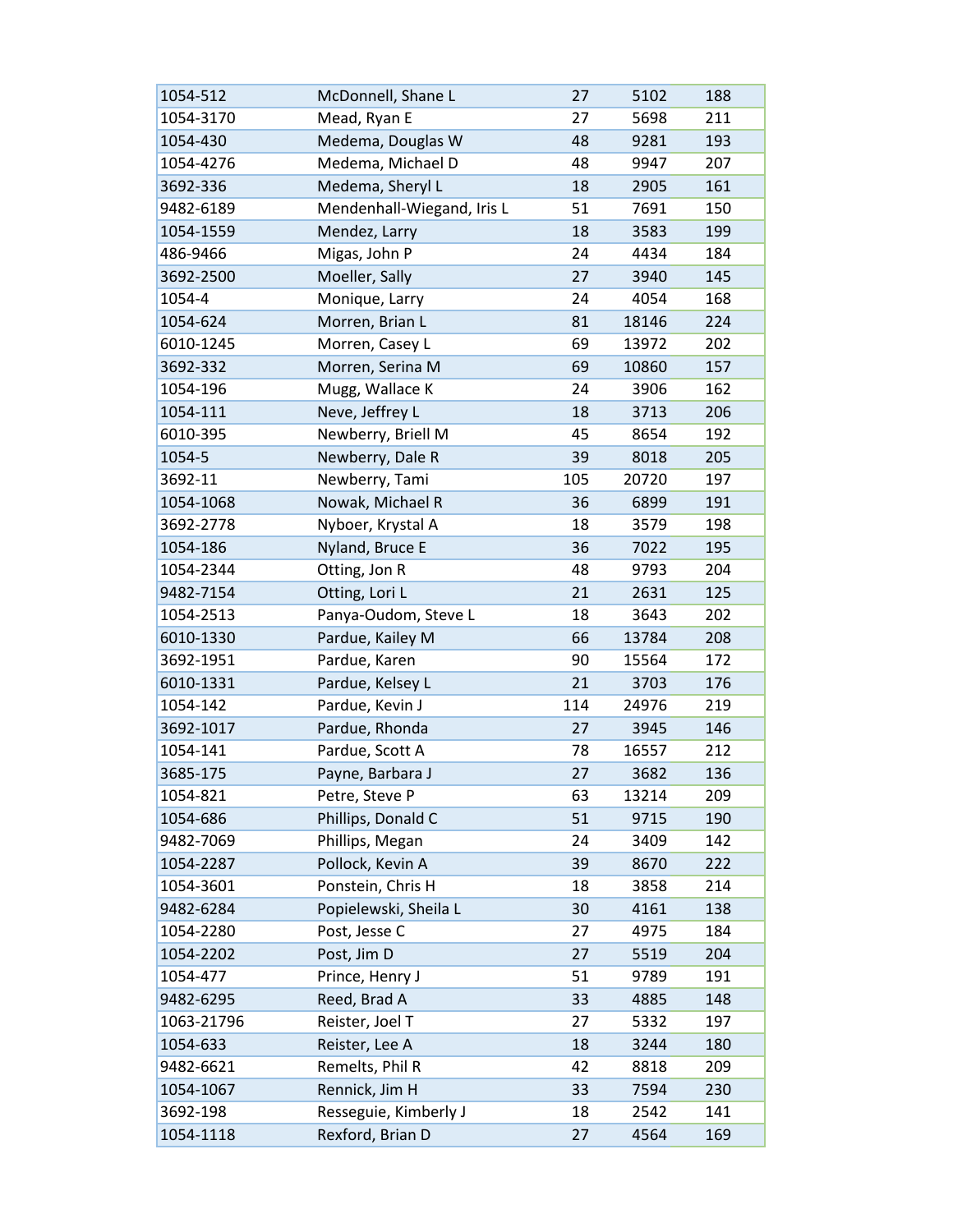| 1054-783   | Reyes, Felipe, Jr    | 27 | 5102  | 188 |
|------------|----------------------|----|-------|-----|
| 1054-788   | Reyes, Ramiro        | 21 | 4072  | 193 |
| 1054-4389  | Rilley, Andrew A     | 30 | 4797  | 159 |
| 1054-4392  | Rilley, Nick H       | 30 | 5193  | 173 |
| 1054-3262  | Rithamel, Dean J     | 18 | 3111  | 172 |
| 1054-1029  | Rogers, Paul A, Jr   | 27 | 5375  | 199 |
| 9482-6231  | Rouwhorst, Mike S    | 21 | 3529  | 168 |
| 1054-968   | Salva, Mark D        | 27 | 4374  | 162 |
| 1054-123   | Scheuerman, Daniel R | 51 | 10254 | 201 |
| 6010-755   | Scheuerman, Drew D   | 18 | 2814  | 156 |
| 2-5321     | Schildroth, Sharon J | 42 | 5858  | 139 |
| 1054-4794  | Scholten, Brent W    | 24 | 4895  | 203 |
| 1054-825   | Schramm, Keith M     | 51 | 10406 | 204 |
| 1054-272   | Serne, Jamie A       | 21 | 4214  | 200 |
| 1054-270   | Sluiter, Cortney J   | 42 | 9338  | 222 |
| 1054-654   | Smith, Edward A      | 33 | 6055  | 183 |
| 3692-1129  | Smith, Kim A         | 66 | 13949 | 211 |
| 1054-1275  | Smith, Scott A       | 51 | 10360 | 203 |
| 1047-16612 | Smith, Scott J       | 72 | 16727 | 232 |
| 1054-472   | Sneller, Joel        | 51 | 10209 | 200 |
| 9482-6203  | Snoke, Ronnie L      | 51 | 11144 | 218 |
| 3692-838   | Soliz, Monica A      | 27 | 4981  | 184 |
| 9482-7067  | Staple, Mary J       | 27 | 3015  | 111 |
| 2184-5114  | Steele, Dennis A     | 18 | 3400  | 188 |
| 1054-2283  | Steele, Terry L      | 18 | 3654  | 203 |
| 9482-7125  | Stehle, Valerie A    | 18 | 2512  | 139 |
| 1054-2597  | Stenholm, Randy      | 36 | 5867  | 162 |
| 1054-4567  | Sterken, Charles     | 18 | 3203  | 177 |
| 3692-959   | Stevens, Julie       | 39 | 6213  | 159 |
| 3685-14085 | Stobbe, Joanne M     | 27 | 4112  | 152 |
| 9482-7151  | Stone, Wyatt R       | 39 | 7265  | 186 |
| 3692-220   | Stowie, Carla M      | 33 | 6212  | 188 |
| 3692-2535  | Stowie, Cathy        | 24 | 2993  | 124 |
| 10-1200354 | Streur, Linda        | 33 | 5353  | 162 |
| 3692-1090  | Stuit, Judith A      | 18 | 2333  | 129 |
| 1054-3299  | Taylor II, Joseph N  | 42 | 8392  | 199 |
| 1054-3854  | TerLaan, Bernie L    | 33 | 5980  | 181 |
| 3692-2810  | Thompson, Linda      | 18 | 2265  | 125 |
| 9482-7185  | Thompson, Troy M     | 21 | 3414  | 162 |
| 1063-28762 | Torres, Michael M    | 57 | 12214 | 214 |
| 1054-1818  | VandenHeuvel, Jeff D | 27 | 5672  | 210 |
| 1054-4164  | VanderHulst, Matt J  | 30 | 5524  | 184 |
| 1054-223   | VanderPoppen, Del W  | 57 | 11418 | 200 |
| 3692-2230  | Vandervelde, Melissa | 30 | 4133  | 137 |
| 3692-222   | VanEyk, Judy K       | 30 | 5178  | 172 |
| 1054-71    | VanOrder, Josh L     | 39 | 7920  | 203 |
| 9482-6395  | VanStrien, Kathy     | 27 | 3475  | 128 |